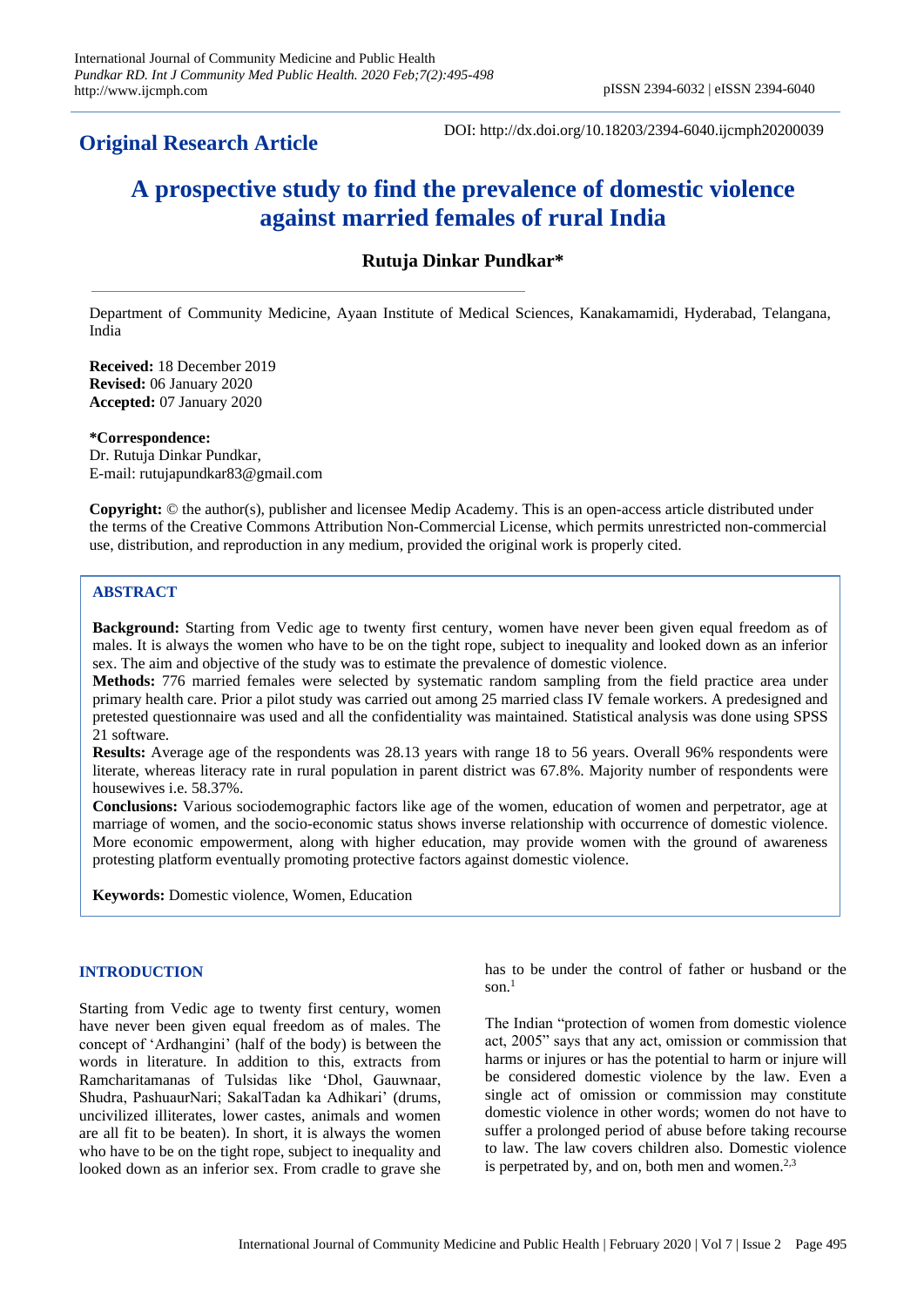The definition states that domestic violence "can happen to anyone regardless of race, age, sexual orientation, religion, or gender", and can take many forms, including physical abuse, sexual abuse, and emotional, economic and psychological abuse.<sup>4</sup>

#### **Aim and objective:**

The aim and objective of the study was to find the prevalence of domestic violence.

## **METHODS**

A cross sectional study was carried out and among four subcentres from the primary health care under the filed practice area of Ayaan Medical College, Hyderabad, one subcentre was selected by simple random sampling. From this subcentre one village was selected by lottery method and the study was conducted in Kanakamamidi village for a period of 1 year i.e. from September 2018 to September 2019.

Systematic random sampling method was used to select the house to be included in the study. Every 2nd house was interviewed. Simple random sampling was used to select an individual for the study among eligible family members.

#### *Inclusion criteria*

Married female and willing to participate were included in this study.

#### *Exclusion criteria*

Exclusion criteria were unmarried female.

Ethical clearance was taken from college and informed consent was taken from the participant in the language she understands. Thus total 776 married females were studied. Prior a pilot study was carried out among 25 married class IV female workers. A predesigned and pretested questionnaire was used and data was collected by conducting personal face to face interview and all the confidentiality was maintained. standard questions related to socio demographic factors, environmental conditions, addiction among family members, family size and so on, were interviewed in details. Statistical analysis was done using SPSS 21 software.

#### *Operational definition*

*Domestic violence:* It is defined as any act of violence of physical, sexual, emotional or social violence against a person within or beyond the confines of home.<sup>5</sup>

*Definition of injury:* Any harm whatever illegally caused to any person in body, mind, reputation or property (as per section 44 of IPC). 5

#### **RESULTS**

Average age of the respondents was 28.13±11.68 years, range 18 to 56 years.



**Figure 1: Age of the respondents.**

Figure 1 shows age distribution, it was seen majority 72.55% females were in age group of 16 to 30 years.

## **Table 1: Distribution of respondents according to education.**

| <b>Education</b>        | <b>Frequency</b> | Percentage $(\% )$ |
|-------------------------|------------------|--------------------|
| <b>Graduate</b>         | 254              | 32.73              |
| <b>Higher secondary</b> | 133              | 17.13              |
| <b>Secondary</b>        | 234              | 30.15              |
| <b>Primary</b>          | 125              | 16.10              |
| <b>Illiterate</b>       | 30               | 3.86               |
| <b>Total</b>            | 776              | 100                |

Table 1 shows respondents education were, overall 96% respondents were literate

Majority number of respondents were housewives i.e. 58.37%, while 31.18% doing job, 4.51% working as farmer, 3.22% brick kiln worker, 2.44% worked as maid and only 0.25% respondents were working as tailor.



**Figure 2: Income per month of the respondents.**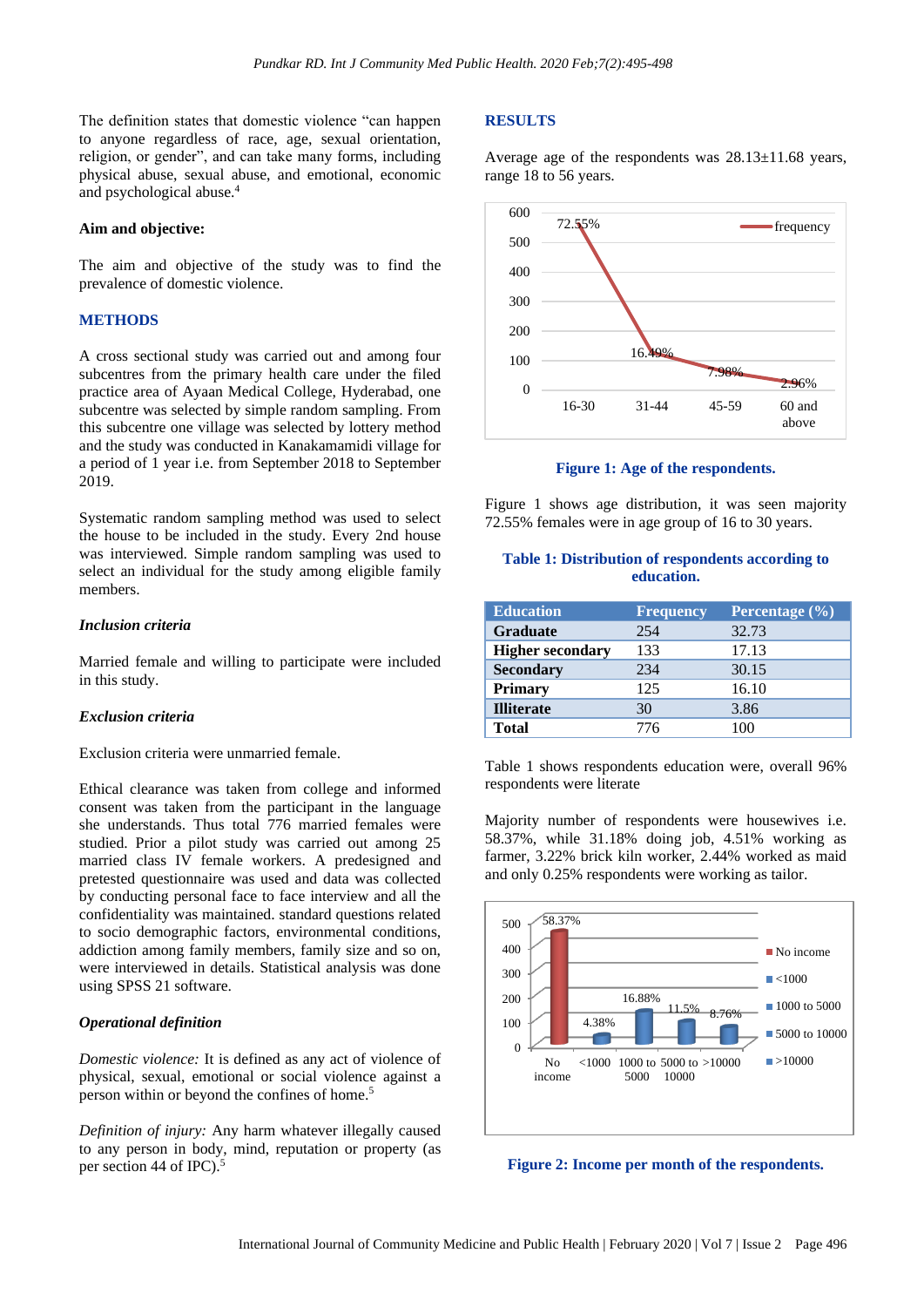Figure 2 shows income per month of females were majority 58.37% had no income.



## **Figure 3: Respondents according to dowry or bride price payment in marriage (n=776)**.

Figure 3 shows respondents those gave dowry or bride in marriage, were majority 84.14% had given it.

## **Table 2: Respondents according to any dispute at the time of marriage.**

| Any dispute  | <b>Frequency</b> | Percentage $(\% )$ |
|--------------|------------------|--------------------|
| Yes          | 760              | 97.93              |
| No           | 16               | 2.06               |
| <b>Total</b> | 776              | 100                |

Table 2 shows that majority 97.93% females had dispute at the time of marriage



#### **Figure 4: Respondents according to type of violence experienced from family members (n=776).**

Figure 4 shows that all females suffered from emotional violence followed by 79.12% had physical violence and 35.56% had sexual violence.

Table 3 shows that majority 64.04% females had no knowledge about domestic violence act.

## **Table 3: Respondents and the knowledge about domestic violence act.**

| <b>Parameter</b> | Knowledge | Percentage $(\% )$ |
|------------------|-----------|--------------------|
| Absent           | 497       | 64.04              |
| <b>Present</b>   | 279       | 35.96              |
| <b>Total</b>     | 776       | 100                |

#### **DISCUSSION**

Mean age in present study was  $28.13 \pm 11.68$  ranging from 18 to 56 years and majority 72.55% being in age group of 16 to 30 years, whereas in study by Foo et al rural study found 35.6% female victims fall in the age group 21-30 yrs.<sup>6</sup> Similar findings were seen by Dave et al.<sup>7</sup> Bott et al, Jejeebhoy et al did a Global review and found that domestic violence is associated with lack of education.8,9 The study by Dalal et al demonstrated that economic empowerment; along with higher education was an effective protection for domestic violence.<sup>10</sup> Educated households are less likely to experience stress due to poverty. As 96% respondents were educated, out of them 58% were housewife, it means that respondents had had no permission to work. Gelles (Rhode Island) also identified unemployment and poverty as predictors of domestic violence.<sup>11</sup> The study by Sinha et al observed higher per capita income, presence of social support and property to be protective against domestic violence.<sup>12</sup> Women in rural areas are more likely to report dowry demand than women in urban areas (57 and 33 percent respectively). A similar pattern is reported for new demands for dowry that 37 percent women in rural areas as compared to 11 percent women in urban areas reported new dowry demands raised after marriage.<sup>13</sup> A study by WHO showed that the proportion of women who ever suffered physical violence by male partner ranged from 13% in Japan to 61% in provincial Peru. Japan also had the lowest level of sexual violence at 6%, with the highest figure of 59% being reported in Ethiopia.<sup>14</sup> In a study conducted in Kerala by Saradamoni, the prevalence of lifetime physical and psychological violence was found to be 35.7% and 64.9% respectively.<sup>15</sup>

#### **CONCLUSION**

Various sociodemographic factors like age of the women, education of women and perpetrator, age at marriage of women, and the socio-economic status shows inverse relationship with occurrence of domestic violence. More economic empowerment, along with higher education, may provide women with the ground of awareness protesting platform and consultative machinery eventually promoting the protective factors against domestic violence. Formation of acts does not make any difference; they must reach to the needful. For this strengthening of the peripheral educational centers is very necessary.